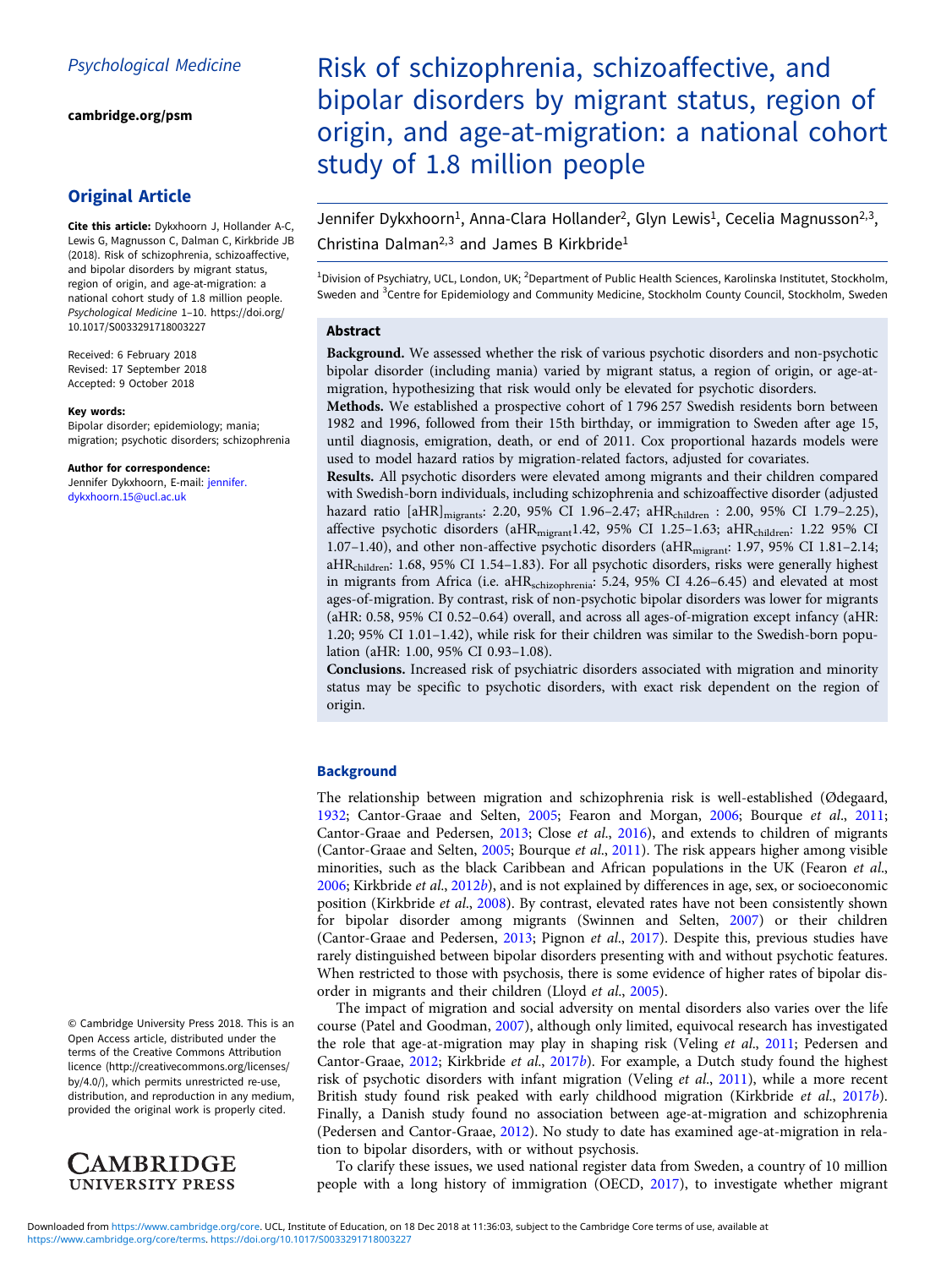status, region of origin, and age-at-migration acted specifically on the risk of developing psychotic disorders, including schizophrenia, affective psychoses (i.e. bipolar disorder with psychotic symptoms or psychotic depression), or also extended to non-psychotic bipolar disorder and mania. Given the earlier research, we hypothesized that excess risk in migrant groups would be limited to psychotic disorders. Similarly, we hypothesized that migration during infancy and early childhood would increase psychosis risk, but not non-psychotic bipolar disorder and mania. These periods of the life course are marked by rapid social, neurobiological, and cognitive development, including maturation of the dopaminergic system in the prefrontal cortex during infancy (Rothmond et al., [2012;](#page-9-0) Selemon and Zecevic, [2015\)](#page-9-0) and development of 'theory of mind' and general cognition during early childhood (Perner and Lang, [1999;](#page-9-0) Garety et al., [2001](#page-8-0); Colvert et al., [2008](#page-8-0)). Migration during such periods may disrupt typical neurocognitive development, which subsequently increases psychosis risk. Whilst cognitive deficits have been observed in both schizophrenia and bipolar disorder, cognitive impairments in bipolar disorder appear less severe (Trotta et al., [2014\)](#page-9-0), and other developmental abnormalities also show specificity towards psychotic disorders during this period (Reichenberg et al., [2002](#page-9-0); Hill et al., [2013](#page-8-0)).

#### Methods

## Study design and population

We used multiple national Swedish registers to identify all individuals born between 1982 and 1996, living in Sweden after their 15th birthday, including those who immigrated to Sweden. Cohort entry was age 15 years, or date of first immigration to Sweden, if later. Individuals were followed from cohort entry (earliest: 1 January 1997) until 31 December 2011, or exit from the cohort due to the diagnosis of a psychiatric disorder of interest (see below), emigration or death, whichever came sooner. The Cause of Death register was used to obtain the date of death and the Migration Register was used to record date of migration. Individuals who died emigrated for the final time, or who were diagnosed with a psychiatric outcome before age 15 were excluded.

## **Outcomes**

We linked participants to the National Patient Register to determine a psychiatric diagnosis in either inpatient or outpatient settings according to the International Classification of Diseases, 10th revision [ICD-10]. We studied four psychiatric outcomes: schizophrenia or schizoaffective disorder (F20.X, F25.X); affective psychotic disorders (F30.2, F31.2, F31.5, F32.3, F33.3), other non-affective psychotic disorders (F21.X-F24.X, F28.X- F29.X) and; bipolar disorder or manic symptoms without confirmed psychotic symptoms (F30.1, F30.8, F30.9, F31.0–31.1, F31.3– 31.4, F31.6–31.9). For individuals who received diagnoses on multiple visits to in- or outpatient services, we adopted a hierarchal classification system, informed by clinical expertise (GL, CD, CM, AH) and consistent with earlier research (Björkenstam et al., [2013\)](#page-8-0), as follows: schizophrenia or schizoaffective disorder, affective psychotic disorders, other non-affective psychotic disorders, and finally, non-psychotic bipolar disorder or mania; date of cohort exit was defined as the date at which they received this diagnosis.

#### Exposures

We defined migrant status according to information in the Total Population and Multi-Generational registers. Participants were classified as (i) migrants if they were born outside of Sweden; (ii) children of migrants if they were born in Sweden with one or both parents born outside of Sweden, and; (iii) Swedish-born if they were born in Sweden to two Swedish-born parents. The region of origin was defined by Statistics Sweden as Sweden, Finland, other Nordic countries, other European countries, Asia and Oceania, the Middle East, Africa, North America, South America, and unknown, based on country of birth. For migrants, we categorized age-at-first-migration into five groups: infancy (0–2 years), early childhood (3–6 years), middle childhood (7–12 years), adolescence (13–18 years) and early adulthood (19–29 years). We considered sex, current age, and follow-up period (see below) as a priori confounders. We also controlled for income in supplemental analyses, obtained from the Longitudinal Integration Database for Health Insurance and Labour Market Studies [LISA]. Since 1990, LISA has estimated total disposable family income from all sources each year (salary, wages, welfare, pensions), weighted for family size. As age 16 is the earliest an individual is included in the LISA, for most participants, we utilized information on their family income at age 15 via linkage to their parents, including adoptive parents where relevant. For migrants arriving in Sweden after age 15, we included their family income as first recorded in the LISA database. Where no income could be estimated, participants were excluded from these analyses (see below). We calculated income quintiles in each year for the entire population and assigned this value to participants in the year of their cohort entry. This method implicitly takes income inflation into account.

#### Statistical analysis

We first generated descriptive characteristics of the sample. Next, for each outcome, we investigated whether incidence varied by migrant status, region of origin, and age-at-migration using Cox proportional hazard regression. We estimated unadjusted and adjusted hazard ratios [aHR] and 95% confidence intervals [95% CI] for each exposure. To account for possible period effects (e.g., due to possible changes in health care services over the 14-year follow-up period), we split the data into 5-year bands of calendar time (1997–2001, 2002–2006, 2007–2011), modelled as a time-varying covariate. We also modelled age as a timevarying covariate (15–17, 18–20, 21–23, 24–26, 27–30 years), given risk of psychiatric disorders varies substantially by age (Hollander et al., [2016;](#page-8-0) Kirkbride et al., [2017](#page-8-0)a). The proportional hazards assumption was evaluated using Schoenfeld residuals and examination of log-log plots. We conducted two sensitivity analyses. First, because income may have been on the causal pathway between migration-related exposures and risk of psychiatric disorders, these adjustments were presented as sensitivity analyses, excluding those with missing information on this variable. Second, we included a washout period to exclude migrant participants diagnosed with an outcome of interest within 2 years of immigration to Sweden, who may have been prevalent cases. All modelling was conducted in Stata, version 13.

## Results

We identified 1 796 257 individuals who contributed over 12.79 million person-years of follow-up [\(Table 1\)](#page-2-0). Of these, 17.8%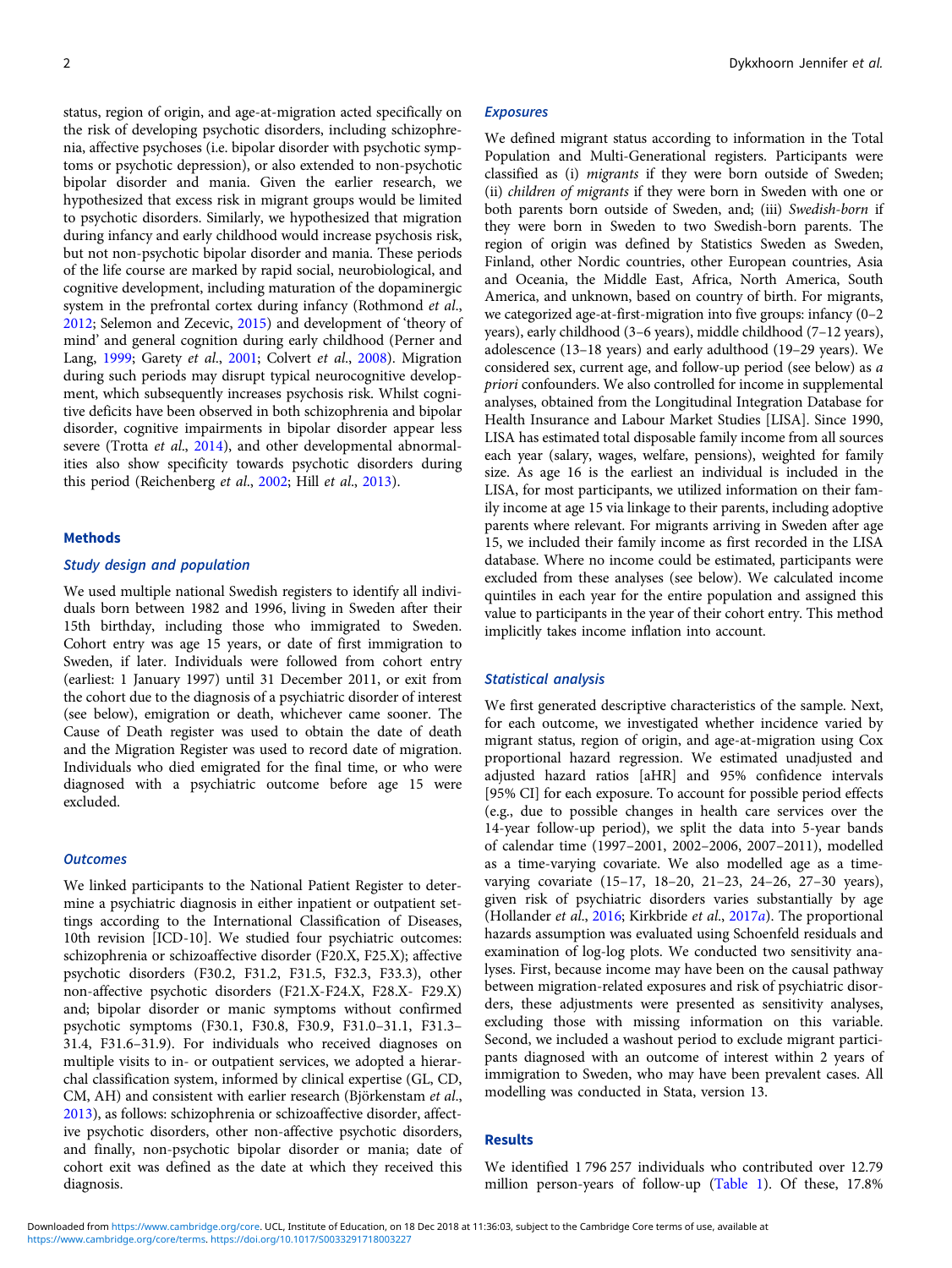#### <span id="page-2-0"></span>Table 1. Cohort characteristics by migrant status

|                                                | Swedish-born $(n = 1275748)$ |       |                       | Children of migrants ( $n = 200407$ ) |       |                       | Migrants ( $n = 320 102$ ) |      |                       |
|------------------------------------------------|------------------------------|-------|-----------------------|---------------------------------------|-------|-----------------------|----------------------------|------|-----------------------|
|                                                | Cases                        | $\%$  | Total<br>person-years | Cases                                 | $\%$  | Total<br>person-years | Cases                      | $\%$ | Total<br>person-years |
| Psychiatric diagnosis                          |                              |       |                       |                                       |       |                       |                            |      |                       |
| Schizophrenia +<br>schizoaffective             | 1333                         | 0.1   | 9802814               | 368                                   | 0.2   | 1403948               | 471                        | 0.2  | 1631366               |
| Affective psychotic disorders                  | 1532                         | 0.1   | 9802240               | 259                                   | 0.1   | 1 404 455             | 372                        | 0.1  | 1631982               |
| Other non-affective<br>psychotic disorders     | 2899                         | 0.2   | 9797765               | 687                                   | 0.3   | 1402980               | 924                        | 0.3  | 1630197               |
| Bipolar disorder without<br>psychotic symptoms | 5130                         | 0.4   | 9793959               | 724                                   | 0.4   | 1 403 407             | 441                        | 0.1  | 1632041               |
| Sex                                            |                              |       |                       |                                       |       |                       |                            |      |                       |
| Male                                           | 4499                         | 40.8  | 5 0 3 4 9 3 9         | 1017                                  | 48.2  | 720 336               | 1265                       | 55.2 | 823 667               |
| Female                                         | 6521                         | 59.2  | 4737861               | 1094                                  | 51.8  | 678 348               | 1027                       | 44.8 | 802 363               |
| Income                                         |                              |       |                       |                                       |       |                       |                            |      |                       |
| Quintile 1 (Lowest)                            | 588                          | 5.3   | 293 129               | 182                                   | 8.6   | 84 411                | 690                        | 30.1 | 529 386               |
| Quintile 2                                     | 2021                         | 18.3  | 1 2 1 2 3 7 2         | 431                                   | 20.4  | 228 359               | 300                        | 13.1 | 192 003               |
| Quintile 3                                     | 2481                         | 22.5  | 1731842               | 565                                   | 26.8  | 347 721               | 470                        | 20.5 | 329 979               |
| Quintile 4                                     | 2985                         | 27.1  | 3011696               | 485                                   | 23.0  | 374 611               | 381                        | 16.6 | 270 114               |
| Quintile 5 (Highest)                           | 2932                         | 26.6  | 3517217               | 436                                   | 20.7  | 358 555               | 278                        | 12.1 | 169 106               |
| Unknown                                        | 13                           | 0.1   | 6544                  | 12                                    | 0.6   | 5026                  | 173                        | 7.6  | 135 443               |
| Age-at-migration                               |                              |       |                       |                                       |       |                       |                            |      |                       |
| Swedish born                                   | 11020                        | 100.0 | 9772800               | 2111                                  | 100.0 | 1 3 9 8 6 8 4         |                            |      |                       |
| Infancy $(0-2)$                                |                              |       |                       |                                       |       |                       | 384                        | 16.8 | 221 374               |
| Early childhood (3-6)                          |                              |       |                       |                                       |       |                       | 436                        | 19.0 | 297 272               |
| Middle childhood (7-12)                        |                              |       |                       |                                       |       |                       | 539                        | 23.5 | 394 417               |
| Adolescence (13-18)                            |                              |       |                       |                                       |       |                       | 458                        | 20.0 | 301 284               |
| Early adulthood (19-29)                        |                              |       |                       |                                       |       |                       | 475                        | 20.7 | 397 242               |
| Unknown                                        |                              |       |                       |                                       |       |                       | $\pmb{0}$                  | 0.0  | 14 4 4 1              |
| Region of origin                               |                              |       |                       |                                       |       |                       |                            |      |                       |
| Sweden                                         | 11020                        | 100.0 | 9772800               | 2111                                  | 100.0 | 1 3 9 8 6 8 4         |                            |      |                       |
| Finland                                        |                              |       |                       |                                       |       |                       | 59                         | 2.6  | 29770                 |
| Other Nordic                                   |                              |       |                       |                                       |       |                       | 83                         | 3.6  | 54 832                |
| Europe                                         |                              |       |                       |                                       |       |                       | 582                        | 25.4 | 522 376               |
| Asia + Oceania                                 |                              |       |                       |                                       |       |                       | 356                        | 15.5 | 278 469               |
| Middle East                                    |                              |       |                       |                                       |       |                       | 560                        | 24.4 | 441042                |
| Africa                                         |                              |       |                       |                                       |       |                       | 400                        | 17.5 | 161752                |
| North America                                  |                              |       |                       |                                       |       |                       | 66                         | 2.9  | 35 25 9               |
| South America                                  |                              |       |                       |                                       |       |                       | 185                        | 8.1  | 101726                |
| Unknown                                        |                              |       |                       |                                       |       |                       | 1                          | 0.0  | 804                   |

were migrants and 11.2% were children of migrants. In all, 15 423 individuals (0.9%) were diagnosed with an outcome of interest during follow-up, including 2172 individuals (0.1%) with schizophrenia or schizoaffective disorder, 2163 (0.1%) with an affective psychotic disorder, 4510 (0.3%) with another non-affective psychotic disorder, and 6295 (0.4%) with non-psychotic bipolar disorder. Among cases, the proportion of women diagnosed with a psychiatric disorder varied by migrant status ( $\chi^2$  on 2 degrees of freedom  $[df]$ ;  $p < 0.001$ ), being highest amongst the Swedish-born population (59.2%) and lowest amongst migrants (45.0%). As expected, migrants with psychiatric diagnoses were more likely to be in the lowest income quintile (30.2%) compared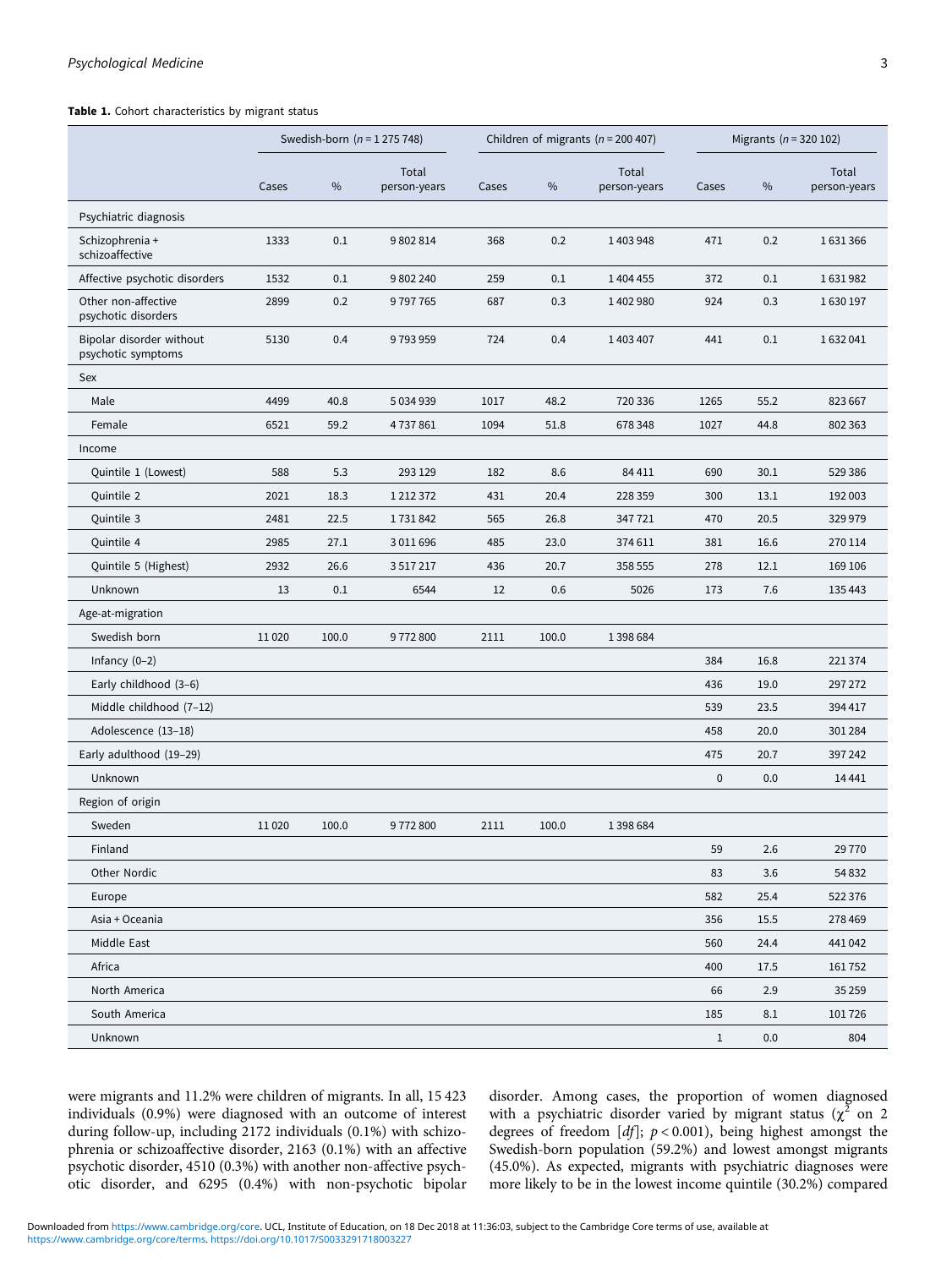to 5.3% of Swedish-born, and 8.6% of children of migrants ( $\chi^2$  on 10  $df$ ;  $p < 0.001$ ). Additional cohort characteristics are presented in [Table 1](#page-2-0).

Risk of all psychotic disorders was elevated among migrants and their children compared with Swedish-born individuals, after adjustment for confounding. For example, risk of schizophrenia and schizoaffective disorder was approximately doubled in migrants (aHR: 2.20; 95% CI 1.96–2.47) and their children (aHR: 2.00; 95% CI 1.79–2.25), with similar results obtained for other non-affective psychotic disorders [\(Table 2](#page-4-0)). Risk of affective psychoses was also elevated amongst migrants (aHR: 1.42; 95% CI 1.25–1.63) and their children (aHR: 1.22; 95% CI 1.07–1.40), albeit to a lesser extent than for schizophrenia and other psychoses ([Fig. 1\)](#page-4-0). In contrast, migrants were at reduced risk of bipolar disorder without psychosis (aHR: 0.58, 95% CI 0.52– 0.64) compared with the Swedish-born population, while the risk was equivocal for children of migrants (aHR: 1.00, 95% CI 0.93–1.08).

The excess risk of psychotic disorders in migrants persisted for participants from all regions of origin ([Table 3\)](#page-5-0). Thus, for schizophrenia and schizoaffective disorder, all migrants (except people of 'other Nordic' origin) were at increased risk, while other nonaffective psychotic disorders were elevated for migrants from all regions of origin. For affective psychoses, migrants from Africa, South America, Asia & Oceania, and the Middle East were at increased risk. For all psychotic outcomes, risk was highest amongst migrants from Africa, including schizophrenia (aHR: 5.24, 95% CI 4.26–6.45), other non-affective psychoses (aHR: 4.39, 95% CI 3.77–5.10), and to a lesser degree, affective psychosis (aHR: 2.01, 95% CI 1.49–2.70). By contrast, migrants from Africa, Europe, the Middle East, Asia, and Oceania showed reduced risk of bipolar disorder without psychosis compared with the Swedish-born population [\(Table 3\)](#page-5-0), and only migrants from Finland (aHR: 1.56, 95% CI 1.01–2.41) and North America (aHR: 1.69, 95% CI 1.15–2.50) had elevated risk.

Risks of all psychotic disorders were elevated across most ages-of-migration compared with the Swedish-born population ([Table 4](#page-6-0)). For schizophrenia and schizoaffective disorder elevated risk was apparent across all ages-of-migration relative to the Swedish-born population, and was highest for those migrating in adolescence and early adulthood (aHRadolescence: 2.38, 95% CI 1.79–3.16; aHRearly adulthood: 2.77, 95% CI 1.64–4.69). For other non-affective psychotic disorders risk was elevated at all ages-of-migration, except early adulthood (aHR: 1.17; 95% CI 0.80–1.72). Risk of affective psychosis was elevated among those who migrated in infancy (aHR: 1.71, 95% CI 1.31–2.24), adolescence (aHR: 1.81, 95% CI 1.42–2.30) and early adulthood (aHR 2.05, 95% CI 1.20–3.52), but not childhood. In contrast, bipolar disorder without psychosis was associated with lower risks at all ages-of-migration, except during infancy (aHR: 1.20, 95% CI 1.01–1.42).

These associations were partially attenuated following adjustment for income, but this did not substantially alter our findings (online Supplementary Tables S1–S3). A sensitivity analysis excluding possible prevalent cases in migrants (diagnosed within 2 calendar years of immigration) did not change the pattern of our results (online Supplementary Tables S4–S6). Schoenfeld tests and examination of log-log residual plots revealed no evidence of departure from proportionality across our main exposures for schizophrenia or affective psychosis (online Supplementary Table S7). These tests did suggest a departure from proportionality for our other two outcomes, but log-log

residual plots revealed these effects were small and the departure from a zero-slope was negligible (online Supplementary Fig. S1).

## **Discussion**

## Principal findings

This is the first longitudinal study to investigate how migrant status, region of origin, and age-at-migration affect the risk of schizophrenia, schizoaffective disorder, affective psychotic disorders, other non-affective psychotic disorders, and non-psychotic bipolar disorder. We discovered distinct signatures of risk, which varied according to the presence or absence of psychosis. Thus, migration-related exposures substantially increased the risk of psychotic disorders, albeit with more attenuated effect sizes for affective psychoses. In contrast, non-psychotic bipolar disorder showed a markedly different pattern, with generally lower risks across our three migration-related exposures compared with the Swedish-born population. Our results were impervious to adjustment for income and were unlikely to be explained by prevalent cases amongst migrants, or by age, sex, or period effects.

#### Strengths and limitations

We used to register data from a nationwide cohort of nearly 1.8 million people, with nearly complete coverage, and virtually no loss-to-follow-up. Clinical recording of schizophrenia spectrum disorders is known to be highly complete in the registers with good validity (Dalman et al., [2002](#page-8-0); Hollander et al., [2016](#page-8-0)), although this requires demonstrating for bipolar disorders. We limited our follow-up period to 1997–2011 when ICD-10 was the sole diagnostic classification system used in Sweden. This avoided major changes in diagnostic practice over the cohort period and allowed us to distinguish between bipolar disorders with and without psychosis for the first time in this population. Our decision to use a hierarchical diagnostic classification did not bias findings; similar results were obtained when we classified participants by their first or final diagnosis in the registers (data available from authors). To account for possible changes in case ascertainment over time, including the introduction of more outpatient services in Sweden after 1997, we included calendar time to control for period effects. There was no evidence of a violation of proportional hazards across our three migration-related exposures for schizophrenia or affective psychosis. Departures from proportionality for other outcomes were small, and were likely driven by our large sample size, and would likely have had trivial effects on the interpretation of our results.

We have no reason to believe that our estimates of the incidence of bipolar disorder and affective psychosis are not valid, however, unlike non-affective psychosis, these disorders still require validation in the Swedish registry data. In our sample, psychosis was only diagnosed in 25.6% of those with bipolar disorder/mania, which is lower than previous lifetime estimates between 50 and 61% (Goodwin and Jamison, [1990](#page-8-0); Dunayevich and Keck, [2000\)](#page-8-0). This may reflect the young age of our sample, meaning that some people diagnosed with bipolar disorder without psychosis for the first time in our study may eventually go onto experience an episode of psychosis. Alternatively, bipolar disorder with psychosis may be under-diagnosed in Sweden. Nonetheless, the overall incidence of affective psychosis in our sample (15.9, 95% CI 15.2–16.6) was higher than reported in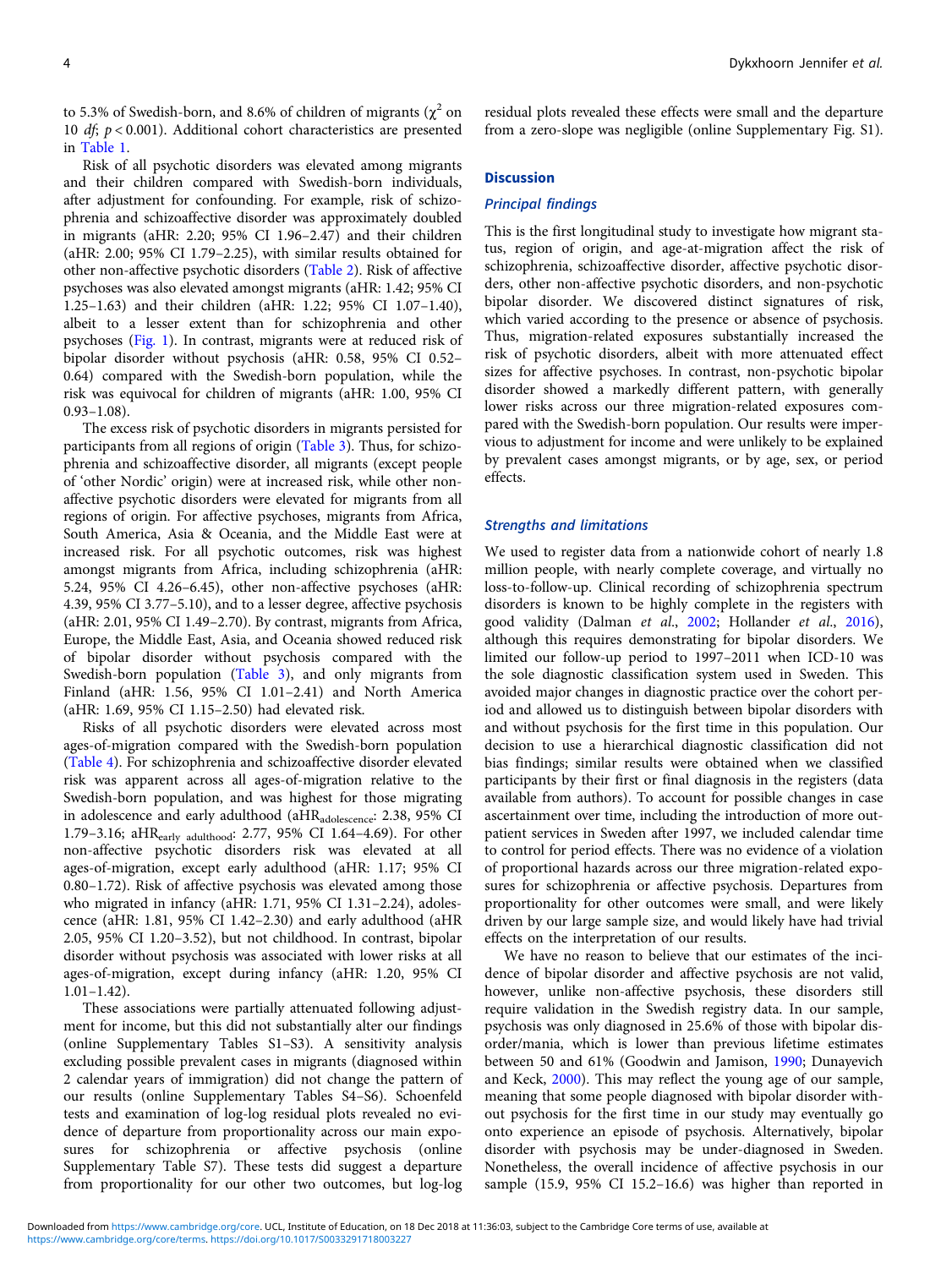<span id="page-4-0"></span>Table 2. Unadiusted and Adiusted hazard ratios by migrant status

|                                         |                |               |              | Unadjusted    |              | Adjusted <sup>a</sup> |
|-----------------------------------------|----------------|---------------|--------------|---------------|--------------|-----------------------|
|                                         | $\overline{N}$ | $\frac{0}{0}$ | Hazard ratio | 95% CI        | Hazard ratio | 95% CI                |
| Schizophrenia + schizoaffective         |                |               |              |               |              |                       |
| Swedish born (reference)                | 1333           | 61.4          | $\mathbf{1}$ |               | $\mathbf{1}$ |                       |
| Children of migrants                    | 368            | 16.9          | 2.00         | $1.78 - 2.25$ | 2.00         | $1.79 - 2.25$         |
| Migrant                                 | 471            | 21.7          | 2.43         | $2.19 - 2.70$ | 2.20         | $1.96 - 2.47$         |
| Affective psychotic disorders           |                |               |              |               |              |                       |
| Swedish born (reference)                | 1532           | 70.8          | $\mathbf{1}$ |               | $\mathbf{1}$ |                       |
| Children of migrants                    | 259            | 12.0          | 1.24         | $1.09 - 1.42$ | 1.22         | $1.07 - 1.40$         |
| Migrant                                 | 372            | 17.2          | 1.58         | $1.40 - 1.77$ | 1.42         | $1.25 - 1.63$         |
| Other non-affective psychotic disorders |                |               |              |               |              |                       |
| Swedish born (reference)                | 2899           | 64.3          | $\mathbf{1}$ |               | $\mathbf{1}$ |                       |
| Children of migrants                    | 687            | 15.2          | 1.70         | $1.56 - 1.84$ | 1.68         | $1.54 - 1.83$         |
| Migrant                                 | 924            | 20.5          | 2.13         | 1.98-2.30     | 1.97         | $1.81 - 2.14$         |
| Bipolar disorder without psychosis      |                |               |              |               |              |                       |
| Swedish born (reference)                | 5130           | 81.5          | $\mathbf{1}$ |               | $\mathbf{1}$ |                       |
| Children of migrants                    | 724            | 11.5          | 1.02         | $0.95 - 1.11$ | 1.00         | $0.93 - 1.08$         |
| Migrant                                 | 441            | 7.0           | 0.59         | $0.53 - 0.65$ | 0.58         | $0.52 - 0.64$         |

95% CI, 95% confidence interval.

<sup>a</sup>Adjusted for age, sex, and time period.



Fig. 1. Risk of schizophrenia, schizoaffective, and bipolar disorders by migrant status, region of origin, and age-at-migration. A national cohort study of 1.8 million people. Adjusted hazard ratios by migrant status. 95% CI, 95% confidence interval.  $^{1}$ Adjusted for age, sex, and time period.

previous studies (Kirkbride et al., [2006\)](#page-8-0), favouring the former explanation than one of under-diagnosis. For all migration exposures, elevated risk of schizophrenia and schizoaffective disorders was of the order of magnitude higher than for affective psychosis. For children of migrants (although not migrants) the confidence intervals around the elevated risk of affective psychosis narrowly overlapped those for the non-significant difference in risk of bipolar disorder without psychosis between children of migrants and

the Swedish-born populations; we cannot, therefore, exclude the possibility that our findings have partially arisen from chance, although the consistency and pattern of our results suggest this is unlikely; nevertheless, further, large studies are required to replicate our results.

In our study, case participants were based on contact with mental health services, which may have led to some underestimation of the true incidence of psychiatric disorders within the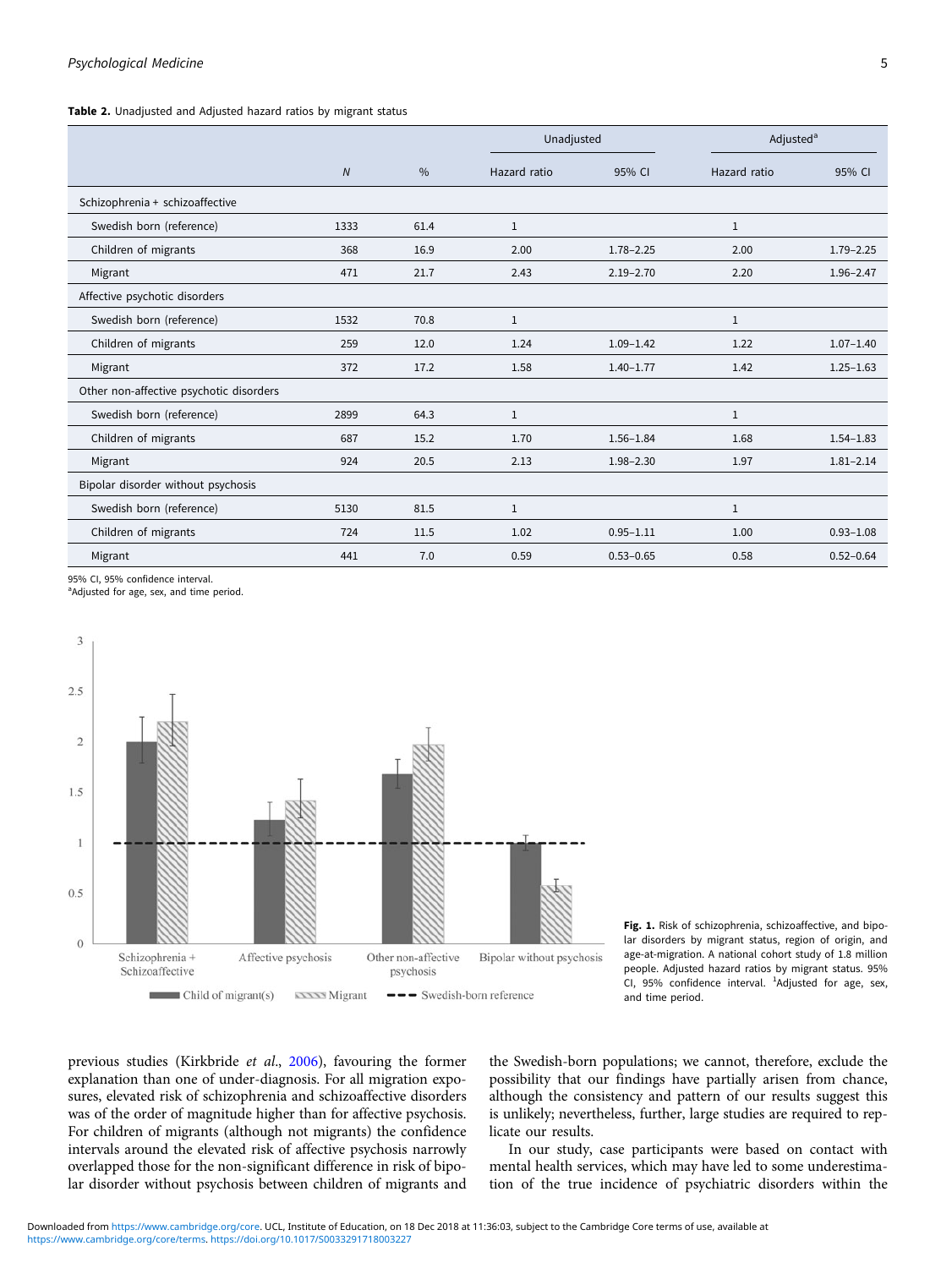<span id="page-5-0"></span>

|                                         |                |               |              | Unadjusted     |              | Adjusted <sup>a</sup> |  |
|-----------------------------------------|----------------|---------------|--------------|----------------|--------------|-----------------------|--|
|                                         | $\overline{N}$ | $\frac{0}{0}$ | Hazard ratio | 95% CI         | Hazard ratio | 95% CI                |  |
| Schizophrenia + schizoaffective         |                |               |              |                |              |                       |  |
| Swedish-born (reference)                | 1333           | 61.4          | $\mathbf{1}$ |                | $\mathbf{1}$ |                       |  |
| Finland                                 | $\overline{7}$ | 0.3           | 2.26         | $1.07 - 4.75$  | 1.90         | $0.90 - 4.02$         |  |
| Other Nordic                            | 10             | 0.5           | 1.83         | $0.98 - 3.40$  | 1.50         | $0.80 - 2.82$         |  |
| Europe                                  | 125            | 5.8           | 2.01         | $1.67 - 2.41$  | 1.85         | $1.53 - 2.23$         |  |
| Asia + Oceania                          | 61             | 2.8           | 1.92         | $1.48 - 2.49$  | 1.72         | $1.32 - 2.25$         |  |
| Middle East                             | 123            | 5.7           | 2.25         | $1.87 - 2.71$  | 2.07         | $1.71 - 2.50$         |  |
| Africa                                  | 105            | 4.8           | 5.94         | $4.87 - 7.25$  | 5.24         | $4.26 - 6.45$         |  |
| North America                           | 11             | 0.5           | 2.77         | $1.53 - 5.02$  | 2.44         | $1.34 - 4.43$         |  |
| South America                           | 29             | 1.3           | 1.94         | $1.32 - 2.83$  | 1.84         | $1.26 - 2.70$         |  |
| Affective psychotic disorders           |                |               |              |                |              |                       |  |
| Swedish-born (reference)                | 1532           | 70.8          | $\mathbf{1}$ |                | $\mathbf{1}$ |                       |  |
| Finland                                 | 6              | 0.3           | 1.58         | $0.71 - 3.52$  | 1.35         | $0.60 - 3.03$         |  |
| Other Nordic                            | $\overline{7}$ | 0.3           | 1.02         | $0.49 - 2.15$  | 0.89         | $0.42 - 1.89$         |  |
| Europe                                  | 106            | 4.9           | 1.37         | $1.11 - 1.68$  | 1.23         | $0.99 - 1.53$         |  |
| Asia + Oceania                          | 71             | 3.3           | 1.76         | $1.37 - 2.25$  | 1.53         | $1.18 - 1.99$         |  |
| Middle East                             | 97             | 4.5           | 1.48         | $1.19 - 1.83$  | 1.37         | $1.10 - 1.70$         |  |
| Africa                                  | 50             | 2.3           | 2.31         | $1.73 - 3.07$  | 2.01         | $1.49 - 2.70$         |  |
| North America                           | $\overline{7}$ | 0.3           | 1.49         | $0.71 - 3.13$  | 1.36         | $0.64 - 2.86$         |  |
| South America                           | 28             | 1.3           | 1.79         | $1.22 - 2.62$  | 1.81         | $1.23 - 2.65$         |  |
| Other non-affective psychotic disorders |                |               |              |                |              |                       |  |
| Swedish-born (reference)                | 2899           | 64.3          | $\mathbf{1}$ |                | $\mathbf{1}$ |                       |  |
| Finland                                 | 15             | 0.3           | 2.09         | $1.26 - 3.47$  | 1.91         | $1.14 - 3.17$         |  |
| Other Nordic                            | 22             | 0.5           | 1.56         | $1.00 - 2.42$  | 1.36         | $0.87 - 2.12$         |  |
| Europe                                  | 225            | 5.0           | 1.60         | $1.40 - 1.84$  | 1.50         | $1.30 - 1.72$         |  |
| Asia + Oceania                          | 140            | 3.1           | 1.96         | $1.65 - 2.33$  | 1.79         | $1.50 - 2.13$         |  |
| Middle East                             | 240            | 5.3           | 2.00         | $1.75 - 2.28$  | 1.88         | $1.64 - 2.16$         |  |
| Africa                                  | 198            | 4.4           | 4.89         | $4.23 - 5.65$  | 4.39         | $3.77 - 5.10$         |  |
| North America                           | 20             | 0.4           | 2.12         | 1.35-3.34      | 1.94         | $1.23 - 3.05$         |  |
| South America                           | 64             | 1.4           | 2.13         | $1.66 - 2.73$  | 2.12         | $1.65 - 2.72$         |  |
| Bipolar disorder without psychosis      |                |               |              |                |              |                       |  |
| Swedish-born (reference)                | 5130           | 81.5          | $\mathbf{1}$ |                | $\mathbf{1}$ |                       |  |
| Finland                                 | 21             | 0.3           | 1.73         | $1.13 - 2.66$  | 1.56         | $1.01 - 2.41$         |  |
| Other Nordic                            | 31             | 0.5           | 1.44         | $1.01 - 2.05$  | 1.35         | $0.94 - 1.93$         |  |
| Europe                                  | 110            | 1.8           | 0.45         | $0.37 - 0.54$  | 0.43         | $0.36 - 0.53$         |  |
| Asia + Oceania                          | 79             | 1.3           | 0.63         | $0.50 - 0.79$  | 0.60         | $0.47 - 0.75$         |  |
| Middle East                             | 88             | 1.4           | 0.42         | $0.34 - 0.52$  | 0.43         | $0.34 - 0.53$         |  |
| Africa                                  | 23             | 0.4           | 0.33         | $0.22 - 0.50$  | 0.32         | $0.21 - 0.48$         |  |
| North America                           | 26             | 0.4           | 1.68         | $1.14 - 2.47$  | 1.69         | $1.15 - 2.50$         |  |
| South America                           | 62             | 1.0           | 1.16         | $0.90 - 1.49$  | 1.27         | $0.99 - 1.63$         |  |
| Unknown                                 | $\mathbf{1}$   | $0.0\,$       | 3.73         | $0.52 - 26.46$ | 3.27         | $0.46 - 23.27$        |  |

95% CI, 95% confidence interval. There were no cases of schizophrenia/schizoaffective disorder, affective psychosis, or other non-affective psychosis among people of 'unknown' region of origin.<br>ªAdjusted for age, sex and t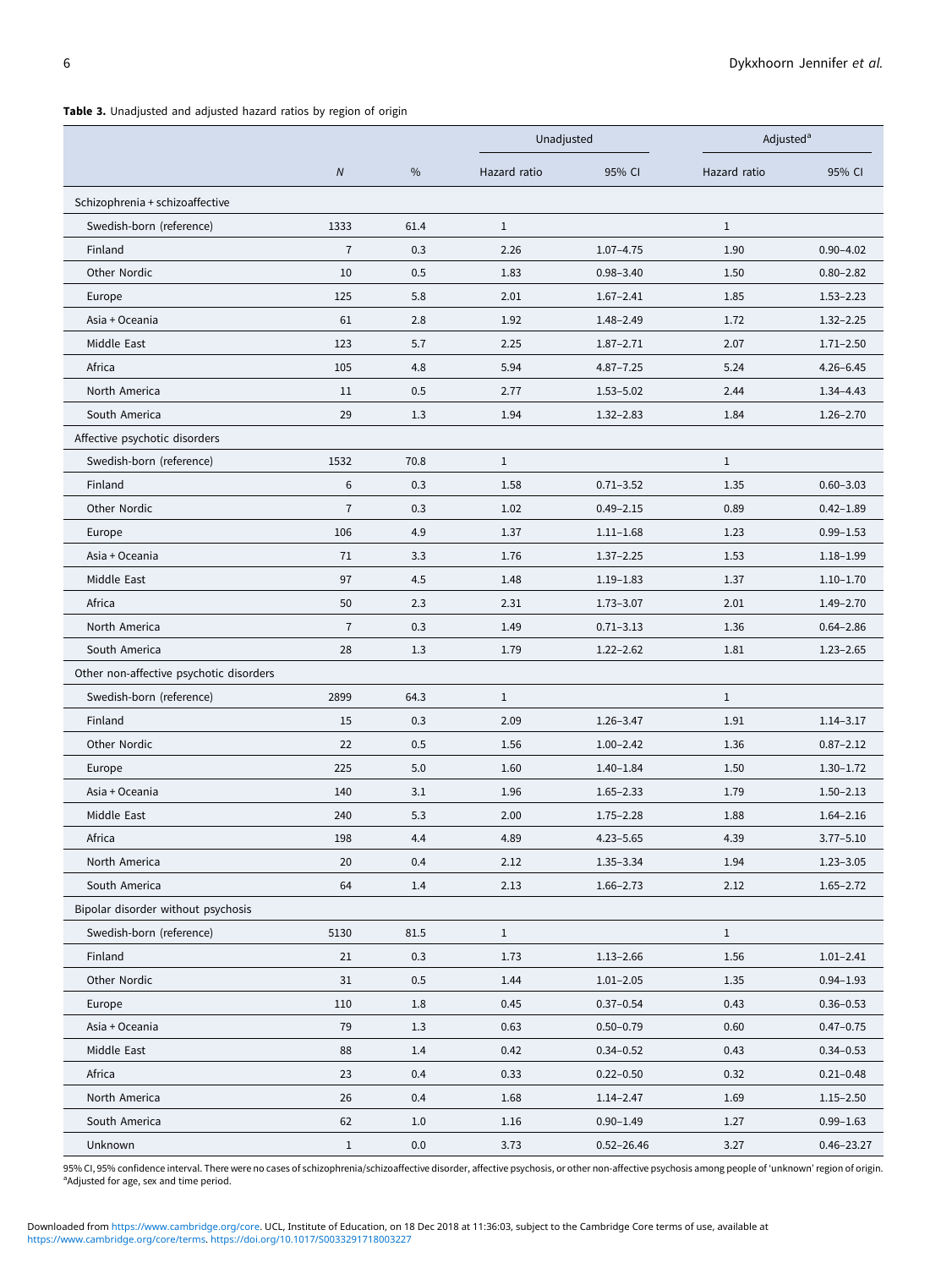<span id="page-6-0"></span>Table 4. Unadjusted and adjusted hazard ratios by Age-At-Migration

|                                         |                |               | Unadjusted   |               | Adjusted                  |               |
|-----------------------------------------|----------------|---------------|--------------|---------------|---------------------------|---------------|
|                                         | $\overline{N}$ | $\frac{0}{0}$ | Hazard ratio | 95% CI        | Hazard ratio <sup>a</sup> | 95% CI        |
| Schizophrenia + schizoaffective         |                |               |              |               |                           |               |
| Swedish born (reference)                | 1333           | 61.4          | $\mathbf{1}$ |               | $\mathbf{1}$              |               |
| Infancy $(0-2)$                         | 49             | 2.3           | 1.57         | $1.17 - 2.09$ | 1.57                      | $1.18 - 2.09$ |
| Early childhood (3-6)                   | 89             | 4.1           | 2.16         | $1.74 - 2.67$ | 2.14                      | $1.73 - 2.66$ |
| Middle childhood (7-12)                 | 132            | 6.1           | 2.34         | $1.96 - 2.80$ | 2.32                      | $1.94 - 2.78$ |
| Adolescence (13-18)                     | 105            | 4.8           | 2.97         | $2.43 - 3.62$ | 2.76                      | $2.23 - 3.41$ |
| Early adulthood (19-29)                 | 96             | 4.4           | 3.56         | $2.88 - 4.41$ | 2.77                      | $1.64 - 4.69$ |
| Affective psychotic disorders           |                |               |              |               |                           |               |
| Swedish born (reference)                | 1532           | 70.8          | $\mathbf{1}$ |               | $\mathbf{1}$              |               |
| Infancy $(0-2)$                         | 58             | 2.7           | 1.69         | $1.30 - 2.21$ | 1.71                      | $1.31 - 2.24$ |
| Early childhood (3-6)                   | 58             | 2.7           | 1.27         | $0.97 - 1.66$ | 1.29                      | $0.99 - 1.68$ |
| Middle childhood (7-12)                 | 67             | 3.1           | 1.07         | $0.83 - 1.37$ | 1.13                      | $0.88 - 1.45$ |
| Adolescence (13-18)                     | 87             | 4.0           | 1.89         | $1.51 - 2.38$ | 1.81                      | $1.42 - 2.30$ |
| Early adulthood (19-29)                 | 102            | 4.7           | 2.34         | $1.90 - 2.89$ | 2.05                      | $1.20 - 3.52$ |
| Other non-affective psychotic disorders |                |               |              |               |                           |               |
| Swedish born (reference)                | 2899           | 64.3          | $\mathbf{1}$ |               | $\mathbf{1}$              |               |
| Infancy $(0-2)$                         | 126            | 2.8           | 1.92         | $1.61 - 2.30$ | 1.95                      | $1.63 - 2.33$ |
| Early childhood (3-6)                   | 191            | 4.2           | 2.16         | $1.86 - 2.50$ | 2.15                      | $1.85 - 2.49$ |
| Middle childhood (7-12)                 | 210            | 4.7           | 1.76         | $1.52 - 2.02$ | 1.82                      | $1.58 - 2.10$ |
| Adolescence (13-18)                     | 207            | 4.6           | 2.58         | $2.24 - 2.98$ | 2.16                      | $1.86 - 2.52$ |
| Early adulthood (19-29)                 | 190            | 4.2           | 2.58         | $2.22 - 2.99$ | 1.17                      | $0.80 - 1.72$ |
| Bipolar disorder without psychosis      |                |               |              |               |                           |               |
| Swedish born (reference)                | 5130           | 81.5          | $\mathbf{1}$ |               | $\mathbf{1}$              |               |
| Infancy $(0-2)$                         | 141            | 2.2           | 1.19         | $1.00 - 1.40$ | 1.20                      | $1.01 - 1.42$ |
| Early childhood (3-6)                   | 83             | 1.3           | 0.53         | $0.42 - 0.66$ | 0.54                      | $0.43 - 0.67$ |
| Middle childhood (7-12)                 | 97             | 1.5           | 0.45         | $0.36 - 0.55$ | 0.49                      | $0.40 - 0.59$ |
| Adolescence (13-18)                     | 43             | 0.7           | 0.31         | $0.23 - 0.42$ | 0.27                      | $0.20 - 0.37$ |
| Early adulthood (19-29)                 | 77             | 1.2           | 0.68         | $0.55 - 0.86$ | 0.35                      | $0.20 - 0.61$ |

95% CI, 95% confidence interval; Swedish-born reference category. Children of migrants excluded as results shown in [Table 2](#page-4-0).

<sup>a</sup>Adjusted for age, sex, and time period, baseline Swedish-born.

population, although register-based approaches appear to lead to more complete case ascertainment than first contact designs (Hogerzeil et al., [2014\)](#page-8-0). Nevertheless, if migrants and their children had differential treatment-seeking behaviours compared with Swedish-born individuals, differential ascertainment bias could have affected our results. Research from the Netherlands has demonstrated a larger gap between mental health care need and service use among migrants compared with native Dutch (Koopmans et al., [2012](#page-9-0)). Despite the universal availability of health care in Sweden, such differences in help-seeking may have conservatively biased our estimates of risk amongst some migrants, particularly for less severe phenotypes such as bipolar disorder without psychosis for which people may be less likely to seek mental health care. Nevertheless, our findings for bipolar disorders without psychosis are in line with previous studies

which have not consistently found elevated risk in migrants or their children (Swinnen and Selten, [2007;](#page-9-0) Cantor-Graae and Pedersen, [2013;](#page-8-0) Pignon et al., [2017\)](#page-9-0).

Our sensitivity analyses suggested our results were not due to confounding by income. Nevertheless, our income covariate was differentially missing by migrant status (7.4% in migrants, 0.5% in their children, 0.1% in the Swedish-born), which may have introduced bias vis-à-vis residual confounding; from the available data, however, any confounding effect appeared modest, and income may lie on the causal pathway between migration and mental health, making adjustment inappropriate.

Further sensitivity analyses suggested our results were unlikely to be attributable to prevalent cases amongst migrants, arguing against selective migration, consistent with previous observations (Selten et al., [2002;](#page-9-0) van der Ven et al., [2014\)](#page-9-0). Migration is a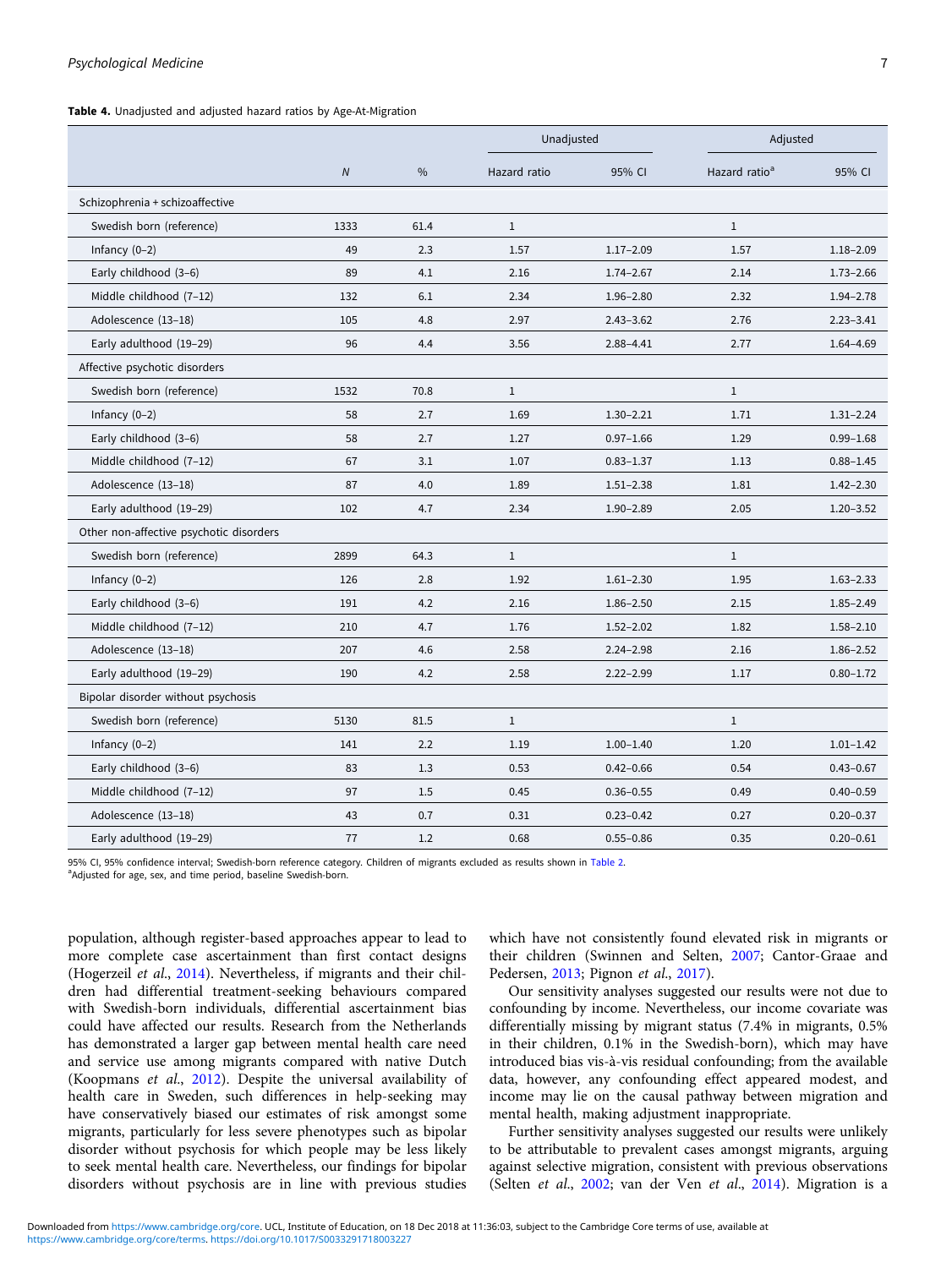cognitively-demanding process, requiring effective planning skills, which would be inconsistent with premorbid cognitive defects experienced by people who go onto develop psychosis (Rosenthal et al., [1974](#page-9-0); Cannon et al., [2000;](#page-8-0) van der Ven et al., [2014\)](#page-9-0).

## Comparison with the previous literature

Our results are consistent with previous research demonstrating an increased risk of schizophrenia-spectrum disorders among migrants and their children (Lloyd et al., [2005;](#page-9-0) Coid et al., [2008;](#page-8-0) Cantor-Graae and Pedersen, [2013](#page-8-0)). Some studies have also shown an increased risk of affective psychosis in migrants and their children (Lloyd et al., [2005;](#page-9-0) Coid et al., [2008\)](#page-8-0). Our results also mirror the wider literature, which has shown that region of origin has a significant impact on psychosis risk (Kirkbride et al., [2012](#page-8-0)a; Pedersen and Cantor-Graae, [2012\)](#page-9-0), notably amongst visible minority populations (Fearon et al., [2006](#page-8-0); Coid et al., [2008](#page-8-0); Kirkbride et al., [2012](#page-8-0)a).

Comparisons with previous findings with respect to age-atmigration and psychotic disorders require careful attention. In one study (Veling et al., [2011](#page-9-0)), the highest risk of non-affective psychoses amongst migrants relative to the background population was associated with migration during infancy, with risk declining thereafter, such that adulthood migration was not associated with differences in risk. Two further studies (Anderson et al., [2015;](#page-8-0) Kirkbride et al., [2017](#page-8-0)b) found some evidence that elevated psychosis risk peaked with migration during adolescence relative to the background population, consistent with our observations for non-affective psychotic disorders. Nevertheless, in all these studies, including our own, overlapping confidence intervals for risks at different ages-of-migration mean these findings are also consistent with those reported by Cantor-Graae and Pedersen and Pedersen [\(2003\)](#page-8-0) in Denmark, who found no statistically significant differences in psychosis risk by age-ofmigration, when migration at birth provided the reference category. In our study, the only robust differences in risk by age-of-migration occurred for bipolar disorder without psychosis, never previously examined, where risks were elevated with infant migration, but significantly reduced at all other ages of migration, relative to the Swedish-born population.

### Meaning of findings

The different signatures of risk we observed between psychotic and non-psychotic disorders with respect to migration suggest that exposure to adversities related to migration and minority status could act specifically on psychotic rather than affective pathways. Emerging research supports the hypothesis that psychotic and non-psychotic bipolar disorder may have distinct neurodevelopmental origins (Murray et al., [2004](#page-9-0); Maggioni et al., [2017](#page-9-0)). For example, structural magnetic resonance imaging has revealed that non-psychotic bipolar disorders do not show deficits in cortical grey matter volume, in contrast to affective psychosis and other psychotic disorders (Maggioni et al., [2017\)](#page-9-0). Moreover, schizophrenia (Green, [2006](#page-8-0)) and bipolar disorder with psychosis (Glahn et al., [2007](#page-8-0); Bora et al., [2010;](#page-8-0) Hill et al., [2013](#page-8-0)) also appear to share premorbid cognitive deficits, not consistently observed for non-psychotic affective disorders (Reichenberg et al., [2002](#page-9-0); Trotta et al., [2014](#page-9-0)). These deficits could contribute to a plausible pathway, through which repeated exposure to social adversities, including migration, leads to psychotic symptoms via increased

stress reactivity (Bentall et al., [2014](#page-8-0)). Individuals who develop non-psychotic bipolar disorder may not experience comparable premorbid cognitive deficits (Goodwin et al., [2008](#page-8-0); MacCabe et al., [2010](#page-9-0); Vreeker et al., [2016\)](#page-9-0). However, the evidence remains equivocal, as a recent meta-analysis did not find different trajectories of cognitive functioning between schizophrenia and bipolar disorder (Bora and Özerdem, [2017\)](#page-8-0), though did not differentiate between those with and without psychosis in the latter.

Repeated exposure to factors associated with migration – including social disadvantage, trauma or discrimination experienced prior to, during, or following migration – may also prime individuals to expect a greater level of threat from the environment (Reininghaus et al., [2016\)](#page-9-0). Such processes may sensitize neurobiological pathways relevant to psychosis, including dysregulation of the mesolimbic dopaminergic system (Kapur, [2003](#page-8-0)), particularly amongst those with impaired neurocognition, who may be more prone to errors in salience appraisal of irrelevant or benign environmental stimuli (Kapur, [2003](#page-8-0); Roiser et al., [2009\)](#page-9-0). Given the absence of similar neurocognitive impairments in non-psychotic bipolar disorder (Kapur, [2003;](#page-8-0) Roiser et al., [2009\)](#page-9-0), such psychological and biological mechanisms may partially underlie the observed differences between psychotic and non-psychotic disorders.

We should also give credence to another possible explanation of our results: misdiagnosis. It has been suggested that higher rates of psychotic disorders in some ethnic minority groups are due to diagnostic bias, with people from the majority group less likely to receive a stigmatizing diagnosis such as schizophrenia compared with bipolar disorder (Schwartz and Blankenship, [2014\)](#page-9-0). Although we did not have data on ethnicity in our study, migrants from regions where they were most likely to be visible minorities in Sweden (i.e. Africa, the Middle East, Asia & Oceania) were more likely to be diagnosed with a psychotic disorder, and less likely to be diagnosed with bipolar disorder without psychosis than Swedish-born participants. Together with the finding that only migrants from Nordic countries or North America were more likely to be diagnosed with the non-psychotic bipolar disorder than the Swedish-born population, this is consistent with the misdiagnosis hypothesis. Nonetheless, our data do not entirely support this explanation. Finnish, other Nordic and European, and North America migrants were also all at increased risk of psychotic disorders, to a similar extent to groups from the Middle East, Asia, and South America. Furthermore, in our data, European migrants were also less likely to be diagnosed with the non-psychotic bipolar disorder, which does not readily fit with the hypothesis that people of white ethnicities are likely to receive less stigmatizing (non-psychotic) diagnoses instead of psychotic ones. In general, the misdiagnosis hypothesis is not borne out by other available evidence (Lewis et al., [1990;](#page-9-0) Hickling et al., [1999;](#page-8-0) Selten et al., [2010](#page-9-0); Zandi et al., [2010\)](#page-9-0), and previous epidemiological studies – with some blinding of diagnosticians to ethnicity – have demonstrated elevated rates of psychotic disorders persist in several black and minority ethnic groups (Fearon et al., [2006](#page-8-0)).

#### Conclusion

The shared patterns of risk across three categories of psychotic disorders with respect to various migration-related exposures suggest that migration may act specifically on psychotic rather than affective pathways to disorder. This provides potentially important clues to the aetiology of serious mental illnesses and should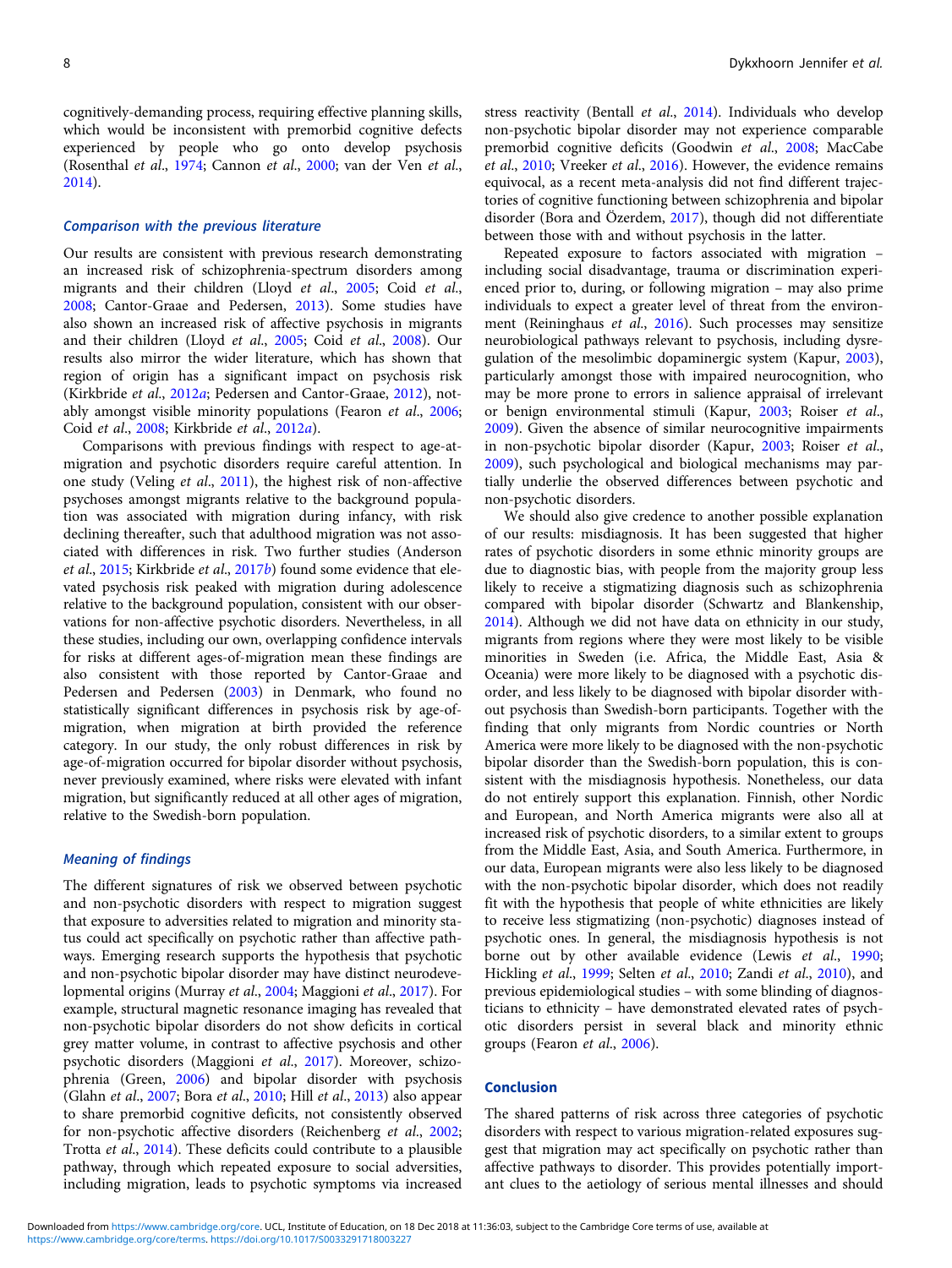<span id="page-8-0"></span>galvanise efforts to identify the exact social, environmental, and biological determinants of this preventable, gross inequality experienced by migrant and minority populations (Kirkbride, 2017).

**Supplementary material.** The supplementary material for this article can be found at <https://doi.org/10.1017/S0033291718003227>

Author ORCIDs. D Jennifer Dykxhoorn [0000-0001-6391-8626.](http://orcid.org/0000-0001-6391-8626)

Acknowledgements. This work was supported by a Sir Henry Dale Fellowship jointly funded by the Wellcome Trust and the Royal Society (grant number: 101272/Z/13/Z to JBK), by Mental Health Research UK (to JBK/JD), UCLH NIHR Biomedical Research Centre, and by a UCL Overseas Research Scholarship (to JD).

Conflict of interest. Ms. Dykxhoorn, Dr Hollander, Prof. Magnusson, Prof. Lewis, Prof. Dalman, and Dr Kirkbride report no competing interests.

#### References

- Anderson KK, Cheng J, Susser E, McKenzie KJ and Kurdyak P (2015) Incidence of psychotic disorders among first-generation immigrants and refugees in Ontario. Canadian Medical Association Journal 187, E279– E286.
- Bentall RP, De Sousa P, Varese F, Wickham S, Sitko K, Haarmans M and Read J (2014) From adversity to psychosis: pathways and mechanisms from specific adversities to specific symptoms. Social Psychiatry and Psychiatric Epidemiology 49, 1011–1022.
- Björkenstam E, Björkenstam C, Hjern A, Reutfors J and Bodén R (2013) A five year diagnostic follow-up of 1840 patients after a first episode nonschizophrenia and non-affective psychosis. Schizophrenia Research 150, 205–210.
- Bora E and Özerdem A (2017) Meta-analysis of longitudinal studies of cognition in bipolar disorder: comparison with healthy controls and schizophrenia. Psychological Medicine 47, 2753–2766.
- Bora E, Yücel M and Pantelis C (2010) Cognitive impairment in affective psychoses: a meta-analysis. Schizophrenia Bulletin 36, 112–125.
- Bourque F, van der Ven E and Malla A (2011) A meta-analysis of the risk for psychotic disorders among first- and second-generation immigrants. Psychological Medicine 41, 897–910.
- Cannon TD, Bearden CE, Hollister JM, Rosso IM, Sanchez LE and Hadley T (2000) Childhood cognitive functioning in schizophrenia patients and their unaffected siblings: a prospective cohort study. Schizophrenia Bulletin 26, 379–393.
- Cantor-Graae E and Pedersen CB (2013) Full spectrum of psychiatric disorders related to foreign migration. JAMA Psychiatry 70, 427.
- Cantor-Graae E and Selten J-PP (2005) Schizophrenia and migration: a meta-analysis and review. American Journal of Psychiatry 162, 12–24.
- Close C, Kouvonen A, Bosqui T, Patel K, O'Reilly D and Donnelly M (2016) The mental health and wellbeing of first generation migrants: a systematicnarrative review of reviews. Globalization and Health 12, 47.
- Coid JW, Kirkbride JB, Barker D, Cowden F, Stamps R, Yang M and Jones PB (2008) Raised incidence rates of all psychoses among migrant groups: findings from the East London first episode psychosis study. Archives of General Psychiatry 65, 1250–1258.
- Colvert E, Rutter M, Kreppner J, Beckett C, Castle J, Groothues C, Hawkins A, Stevens S and Sonuga-Barke EJS (2008) Do theory of mind and executive function deficits underlie the adverse outcomes associated with profound early deprivation?: Findings from the English and Romanian Adoptees Study. Journal of Abnormal Child Psychology 36, 1057–1068.
- Dalman C, Broms J, Cullberg J and Allebeck P (2002) Young cases of schizophrenia identified in a national inpatient register. Social Psychiatry and Psychiatric Epidemiology 37, 527–531.
- Dunayevich E and Keck PE (2000) Prevalence and description of psychotic features in bipolar mania. Current Psychiatry Reports 2, 286–290.
- Fearon P, Kirkbride JB, Morgan C, Dazzan P, Morgan K, Lloyd T, Hutchinson G, Tarrant J, Fung WLA, Holloway J, Mallett R, Harrison G, Leff J, Jones PB and Murray RM (2006) Incidence of schizophrenia and other psychoses in ethnic minority groups: results from the MRC AESOP Study. Psychological Medicine 36, 1541–1550.
- Garety P, Kuipers E, Fowler D, Freeman D and Bebbington P (2001) A cognitive model of the positive symptoms of psychosis. Psychological Medicine 31, 189–195.
- Glahn DC, Bearden CE, Barguil M, Barrett J, Reichenberg A, Bowden CL, Soares JC and Velligan DI (2007) The neurocognitive signature of psychotic bipolar disorder. Biological Psychiatry 62, 910–916.
- Goodwin F and Jamison K (1990) Manic Depressive Illness. New York: Oxford University Press.
- Goodwin GM, Martinez-Aran A, Glahn DC and Vieta E (2008) Cognitive impairment in bipolar disorder: neurodevelopment or neurodegeneration? An ECNP expert meeting report. European Neuropsychopharmacology 18, 787–793.
- Green MF (2006) Cognitive impairment and functional outcome in schizophrenia and bipolar disorder. Journal of Clinical Psychiatry 67, 3–8.
- Hickling FW, Mckenzie K, Mullen R and Murray R (1999) A Jamaican psychiatrist evaluates diagnoses at a London psychiatric hospital. British Journal of Psychiatry 175, 283–285.
- Hill S, Reilly J, Keefe R, Gold J, Bishop J, Gershon E, Tamminga C, Pearlson G, Keshavan M and Sweeney J (2013) Neuropsychological impairments in schizophrenia and psychotic bipolar disorder: findings from the Bipolar and Schizophrenia Network on Intermediate Phenotypes (B-SNIP) Study. The American Journal of Psychiatry 170, 1275–1284.
- Hogerzeil SJ, van Hemert AM, Rosendaal FR, Susser E and Hoek HW (2014) Direct comparison of first-contact versus longitudinal register-based case finding in the same population: early evidence that the incidence of schizophrenia may be three times higher than commonly reported. Psychological Medicine 44, 3481–3490.
- Hollander A-C, Dal H, Lewis G, Magnusson C, Kirkbride JB and Dalman C (2016) Refugee migration and risk of schizophrenia and other non-affective psychoses: cohort study of 1.3 million people in Sweden. BMJ 352, 1–8.
- Kapur S (2003) Psychosis as a state of aberrant salience: a framework linking biology, phenomenology, and pharmacology in schizophrenia. American Journal of Psychiatry 160, 13-23.
- Kirkbride JB (2017) Migration and psychosis: our smoking lung? World Psychiatry 16, 119–120.
- Kirkbride JB, Fearon P, Morgan C, Dazzan P, Morgan K, Tarrant J, Lloyd T, Holloway J, Hutchinson G, Leff JP, Mallett RM, Harrison GL, Murray RM and Jones PB (2006) Heterogeneity in incidence rates of schizophrenia and other psychotic syndromes: findings from 3-center AESOP study. Archives of General Psychiatry 63, 250–258.
- Kirkbride JB, Barker D, Cowden F, Stamps R, Yang M, Jones PB and Coid JW (2008) Psychoses, ethnicity and socio-economic status. British Journal of Psychiatry 193, 18–24.
- Kirkbride JB, Errazuriz A, Croudace T, Morgan C, Jackson D, McCrone P, Murray R and Jones P (2012a) Systematic Review of the Incidence and Prevalence of Schizophrenia and Other Psychoses in England. London: Department of Health Policy Research Programme.
- Kirkbride JB, Errazuriz A, Croudace TJ, Morgan C, Jackson D, Boydell J, Murray RM and Jones PB (2012b) Incidence of schizophrenia and other psychoses in England, 1950-2009: a systematic review and meta-analyses. PloS ONE 7, e31660.
- Kirkbride JB, Hameed Y, Ankireddypalli G, Ioannidis K, Crane CM, Nasir M, Kabacs N, Metastasio A, Jenkins O, Espandian A, Spyridi S, Ralevic D, Siddabattuni S, Walden B, Adeoye A, Perez J and Jones PB (2017a) The epidemiology of first-episode psychosis in early intervention in psychosis services: Findings From the Social Epidemiology of Psychoses in East Anglia [SEPEA] Study. American Journal of Psychiatry 147, 143–153.
- Kirkbride JB, Hameed Y, Ioannidis K, Ankireddypalli G, Crane CM, Nasir M, Kabacs N, Metastasio A, Jenkins O, Espandian A, Spyridi S, Ralevic D, Siddabattuni S, Walden B, Adeoye A, Perez J and Jones PB